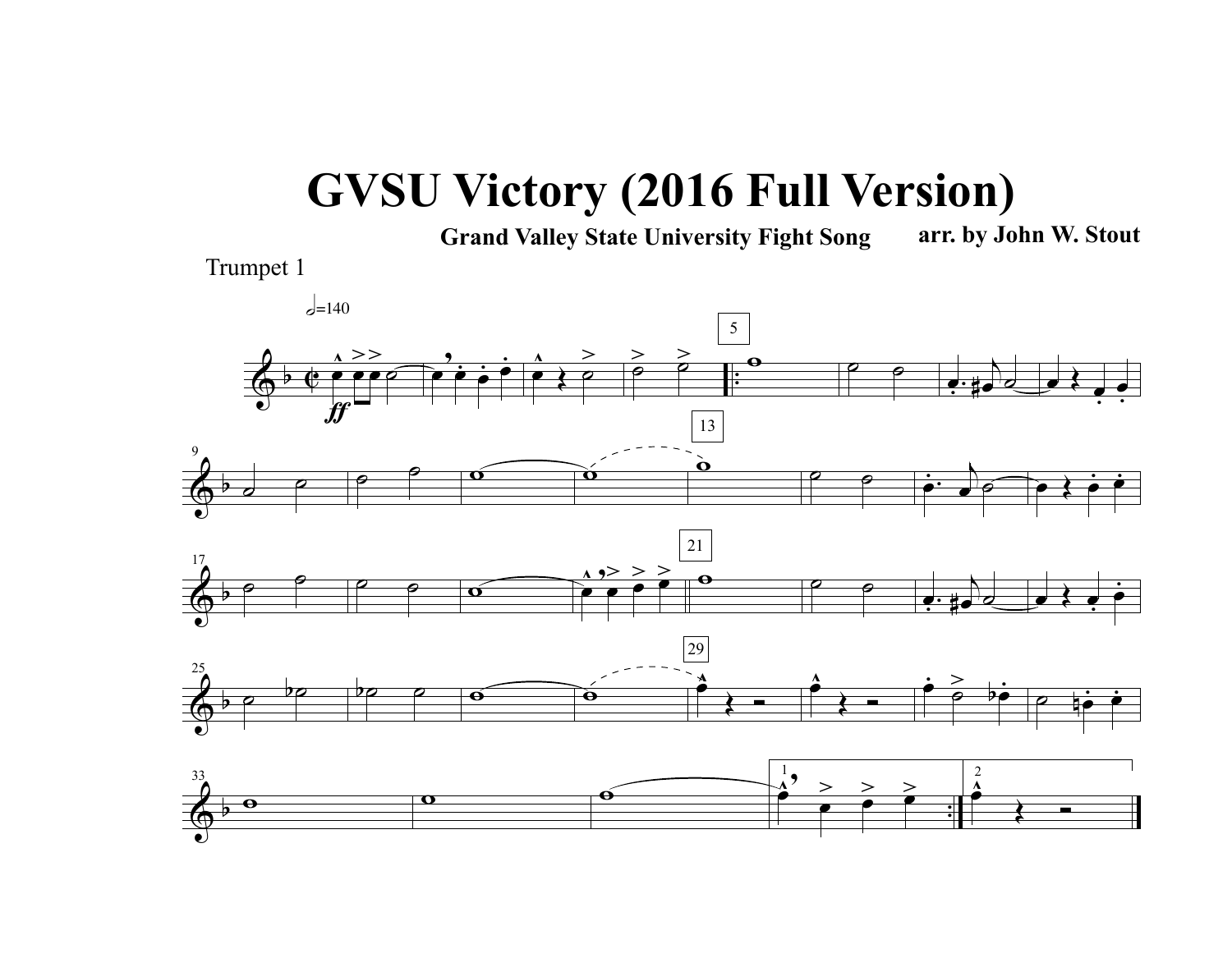## **Hail, To Thee Grand Valley (2016)**

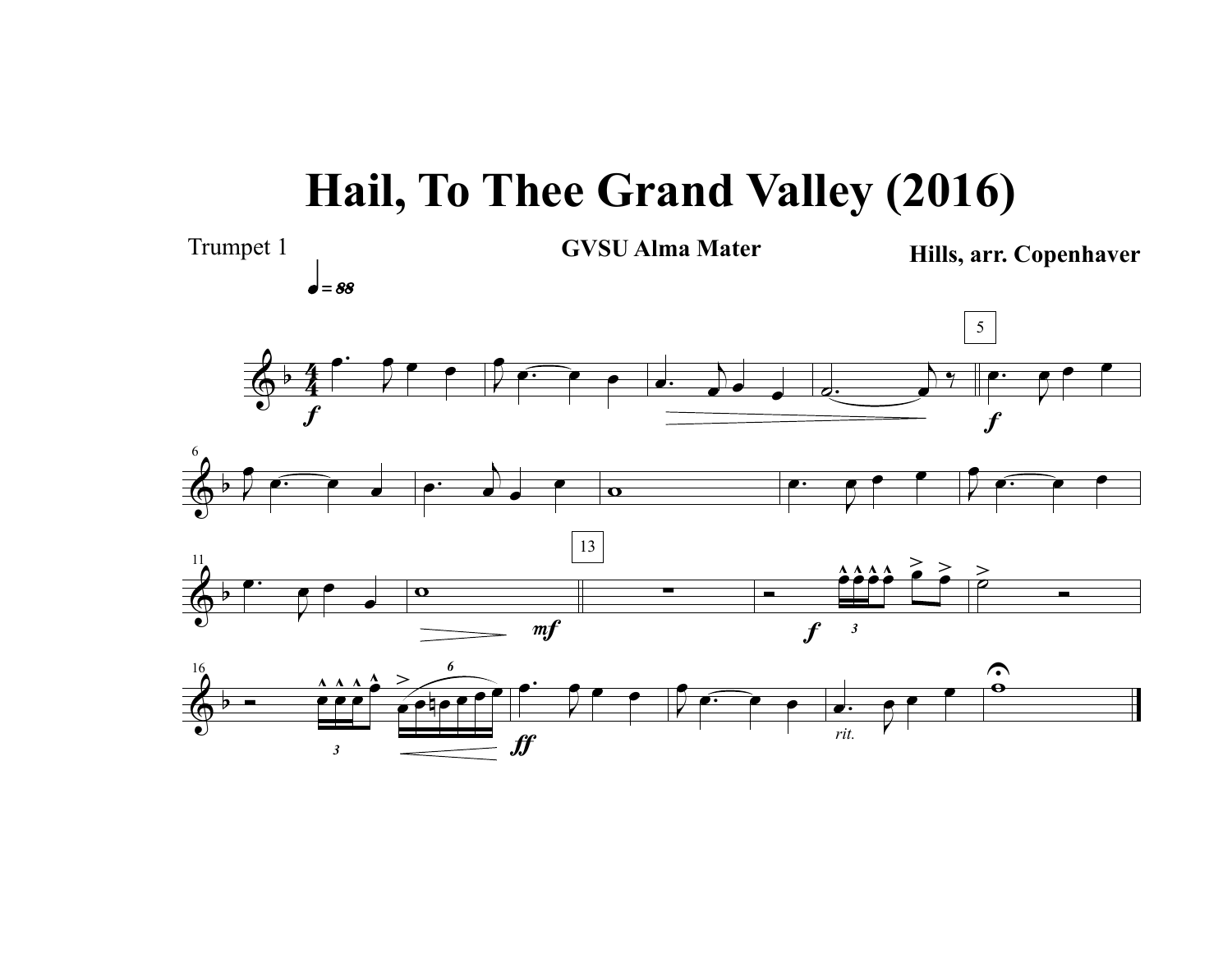## Trumpet in B<sub>b</sub> 1

## Star Spangled Banner



©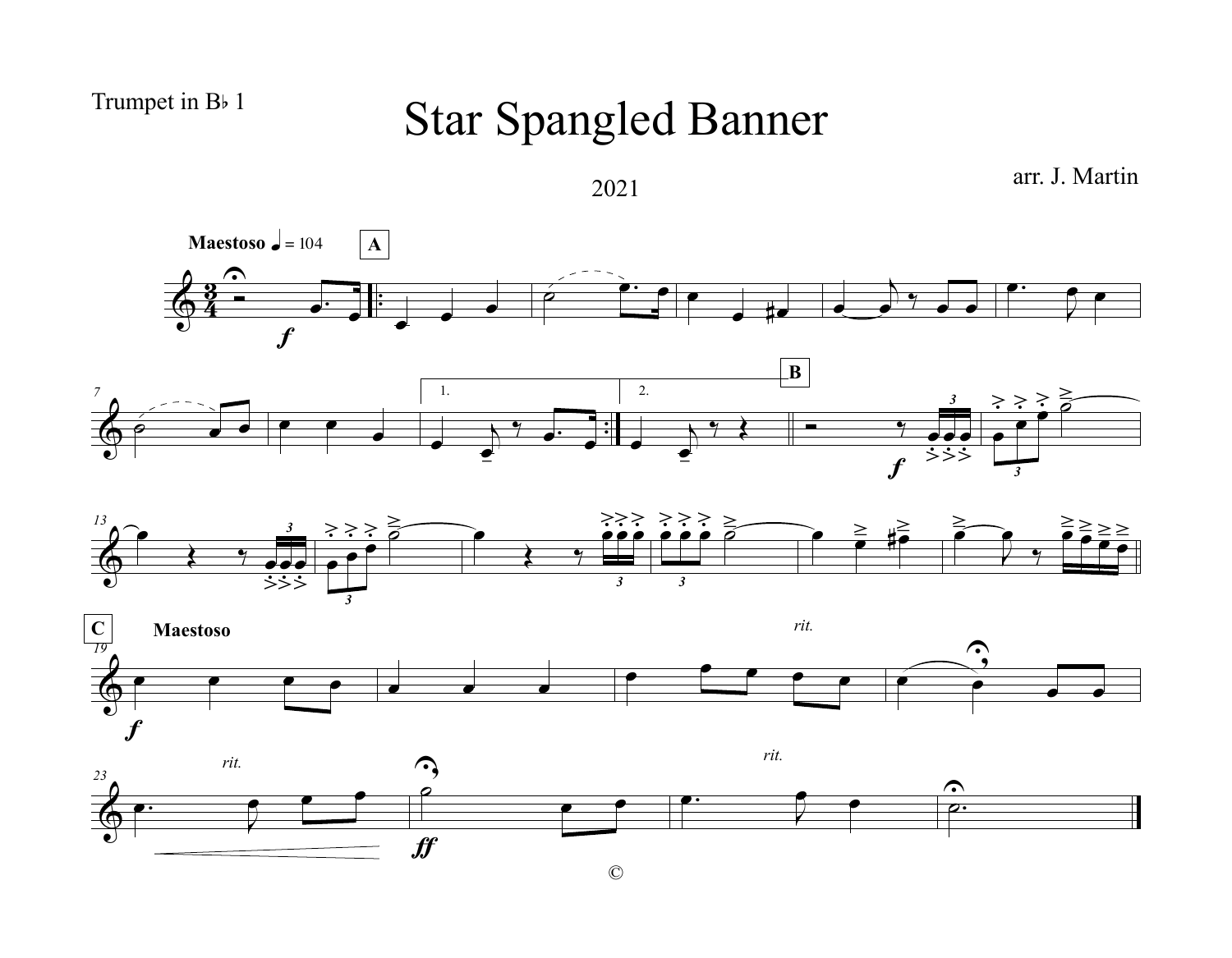